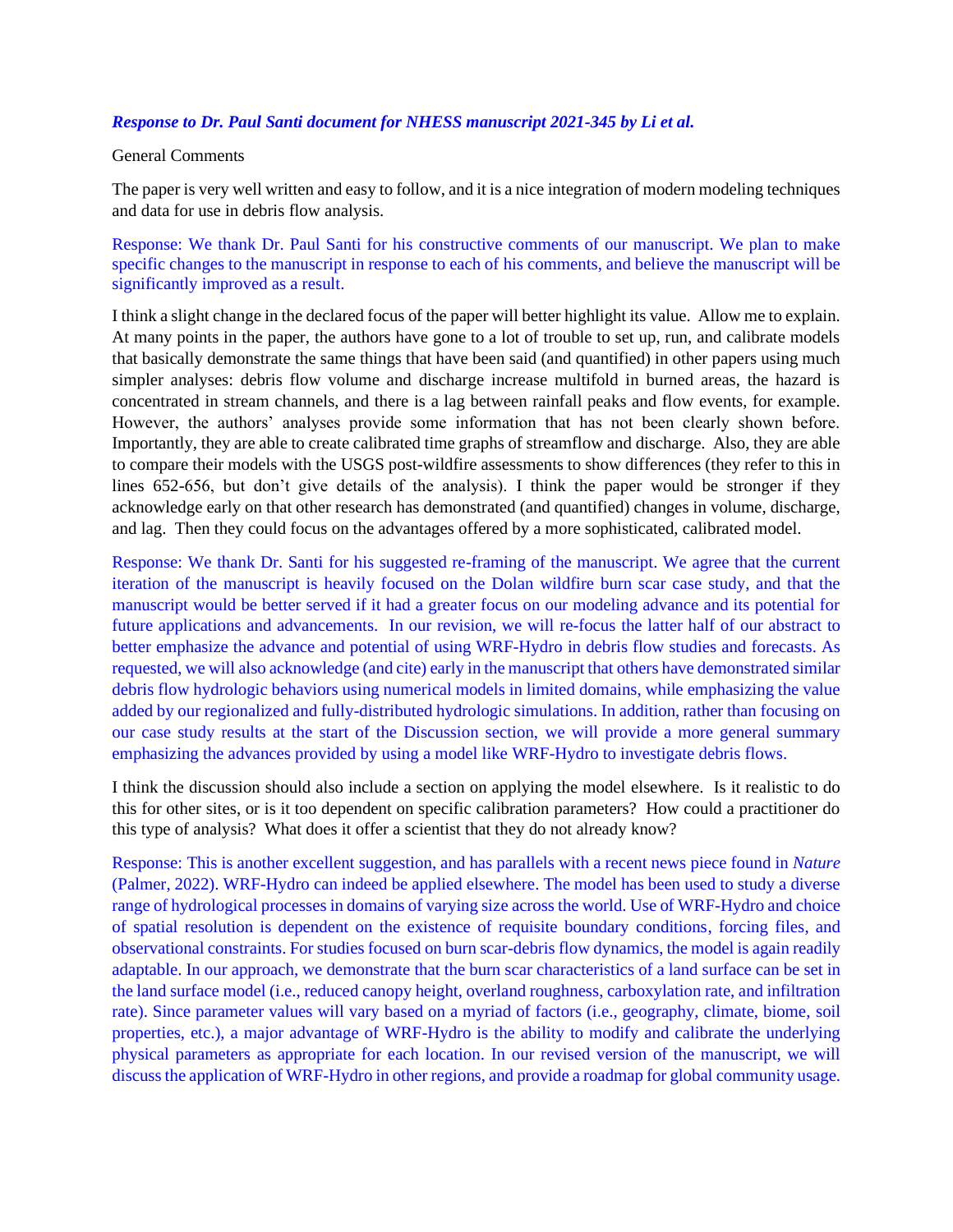The discussion could also compare their model to the USGS model, using a modification to Figure 9, for example, to demonstrate and explain the important differences.

Response: Referee #2 has mentioned a key point that differentiates our susceptibility assessment from the USGS' hazard assessment. That is, the USGS statistical models are able to predict both probability and magnitude of debris flows, which makes them "hazard" assessments, whereas our model is focused on predicting which areas are subject to higher likelihood and should be referred to as "susceptibility" assessment. In the revision, we plan to explain this terminology and alter its usage throughout the manuscript and in the title. We will also discuss methods that could be employed to create probabilistic hazard assessments using WRF-Hydro, which would facilitate an apples-to-apples comparison with the USGS product.

Specific Comments

Section 5.4 - I don't feel that this is a strong section. It concludes that the hazards are greater in the burned area, and mostly in the channels, and that streamflow is elevated downstream in burned areas, which are not unique findings. Likewise, Figure 11 doesn't come across as strongly as previous figures. I suggest dropping this section.

Response: We somewhat agree with this suggestion. In our revision we will remove the regional discussion and Figure 11 from the results portion of the manuscript. However, one of the values added by WRF-Hydro is regional prediction and projection, which differs from more traditional single catchment simulations (e.g., McGuire et al., 2016, 2017). To highlight these capabilities, particularly from a future usage perspective, we will move Figure 11 to the discussion section and discuss why regional applications, particularly in an operational setting, provide value.

line 489 ff - an interesting note, your modeled discharge increases by 3 or 4 fold matches field measured changes published in Brunkal and Santi for large drainage basins (I could not find the area for your drainage basins, since you include normalized values, but I assume they are more than 5 km^2) (Brunkal, H. and Santi, P., 2017, "Consideration of the Validity of Debris-Flow Bulking Factors," Environmental and Engineering Geoscience, DOI: 10.2113/EEG-1774). See Figure 3 of this paper.

Response: In the revision, we will cite this paper in the discussion section to highlight the similarity.

Technical Corrections

Figures 1, 7. and 9 could benefit from a bar scale.

Response: In the revision we will add scale bars to Figures 1, 7, and 9.

Figure 9 - the legend is hard to understand. I assume the first bar is volume and the second is normalized volume?

Response: Yes, the first bar is volume and the second is normalized volume. We will revise the legend to make this clearer.